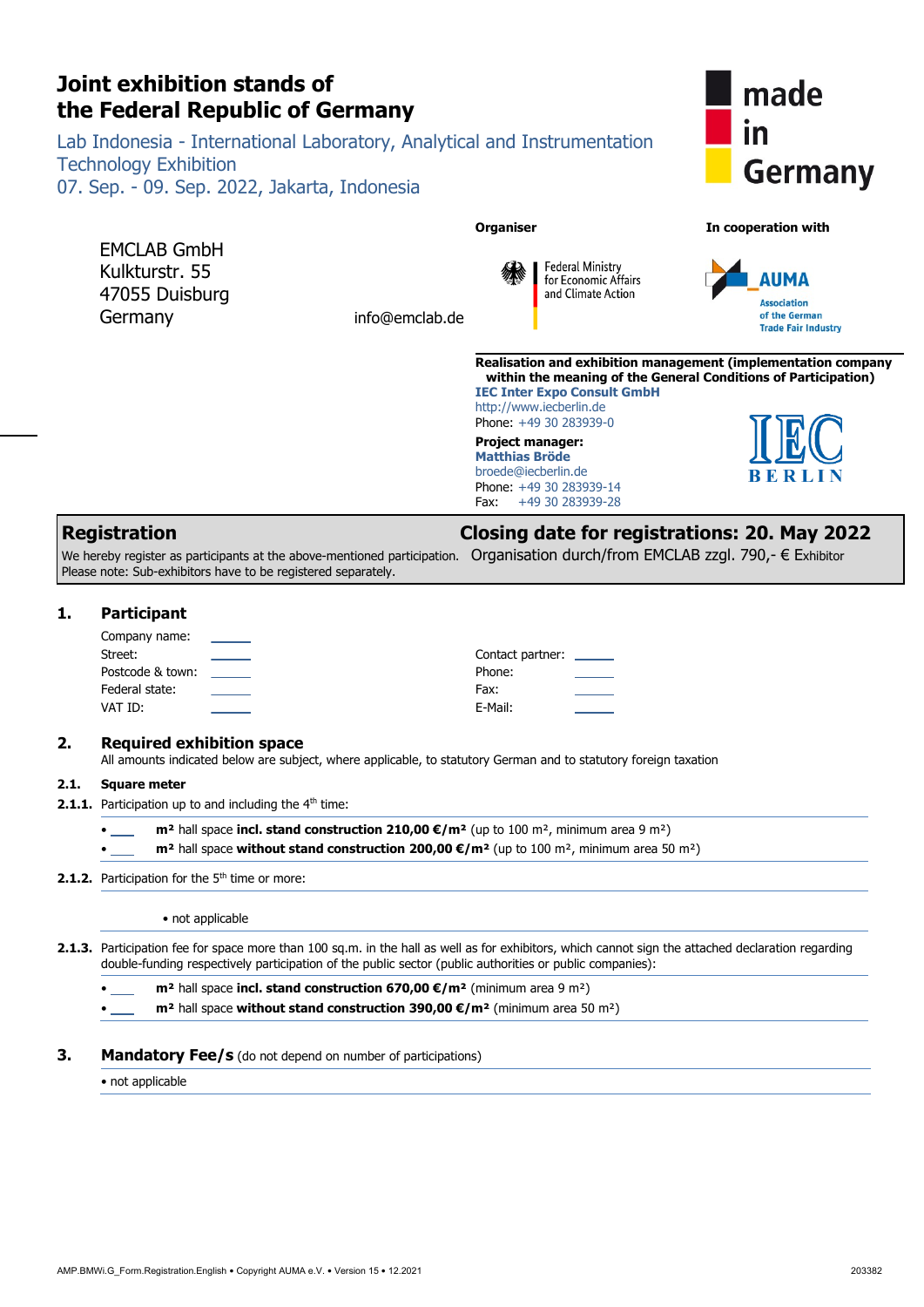#### **Joint exhibition stands of the Federal Republic of Germany - 2 -**

Lab Indonesia - International Laboratory, Analytical and Instrumentation Technology Exhibition 07. Sep. - 09. Sep. 2022, Jakarta, Indonesia

#### **4. Connections** (do not depend on number of participations)

| <b>Exhibition goods</b> (At information stand: product range) | <b>Dimensions</b> | Weight |
|---------------------------------------------------------------|-------------------|--------|
| $\bullet$                                                     |                   |        |
|                                                               |                   |        |
|                                                               |                   |        |

We have noted and acknowledged the General and Special Conditions of Participation. We undertake only to exhibit products which are produced according to No. 8 of the General Conditions for Participations of the Federal Republic of Germany at trade fairs and exhibitions abroad. We have completed and enclosed the registration appendices. We agree to the computer-aided recording, storage, and forwarding of company details to third parties. We declare, that insolvency proceedings have not been filed or opened for our assets or that we have not issued or are obliged to make a statutory declartion in accordance with sec. 802c Civil Code of Civil Procedure (ZPO) or sec. 384 of the German Tax Code (AO) 1977.

#### **Place, date Company stamp & legally binding signature**

Enclosures:

- Appendix to registration form: Special Conditions of Participation
- Appendix to registration form: General Conditions of Participation
- Appendix to registration form: Declaration regarding double-funding respectively participation of the public sector (public authorities or public companies)
- Appendix to registration form: Alternative address for invoices
- Confirmation of assumption of costs
- Application of a sub-exhibitor by the main-exhibitor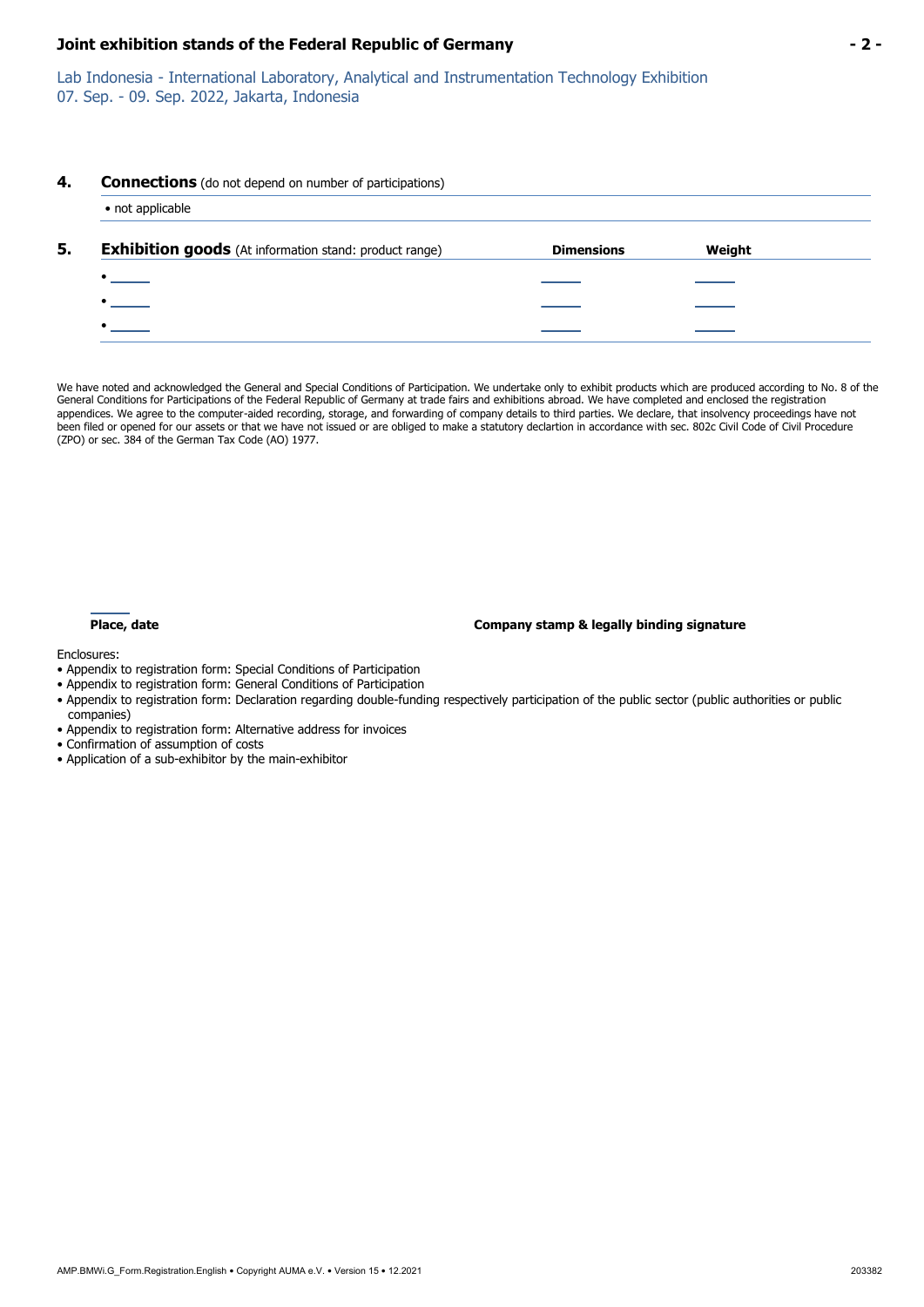#### **Joint exhibition stands of the Federal Republic of Germany**

Lab Indonesia - International Laboratory, Analytical and Instrumentation Technology Exhibition 07. Sep. - 09. Sep. 2022, Jakarta, Indonesia

# **Appendix to registration form**

(Mandatory: please return with the registration form)

## **Exhibitor**

Company: ZipCode,Town: **Commercial Reg.** Commercial Reg. (Commercial Reg. 2013) **Federalstate: District court: District court: District court: District court: District court: District court: District court: District court: District court: District court: District court: Distri** 

| Street:        | Managing Director:   |
|----------------|----------------------|
| ZipCode, Town: | Commercial Reg.-No.: |
| Federal state: | District court:      |
|                | Contact partner:     |

## **Declaration regarding double-funding respectively participation of the public sector (public authorities or public companies)**

With our registration for the official joint exhibition stands at the

**Lab Indonesia - International Laboratory, Analytical and Instrumentation Technology Exhibition 07. Sep. - 09. Sep. 2022, Jakarta, Indonesia**

I hereby declare/we hereby declare, that I/we do not receive any institutional fundings granted/covered by public resources.

I hereby declare/we hereby declare, that I/we do not receive any further public support out of project fundings for the participation at this trade fair/exhibition.

I hereby declare/we hereby declare, that my/our company is not a federal, state or municipal authority, is neither a state development institution nor any other legal entity under public law.

I hereby declare/we hereby declare that my/our company is not directly or indirectly majority-owned by a religious community/communities or by a legal entity/entities under public law.

**Place, Date Company stamp & legally binding signature**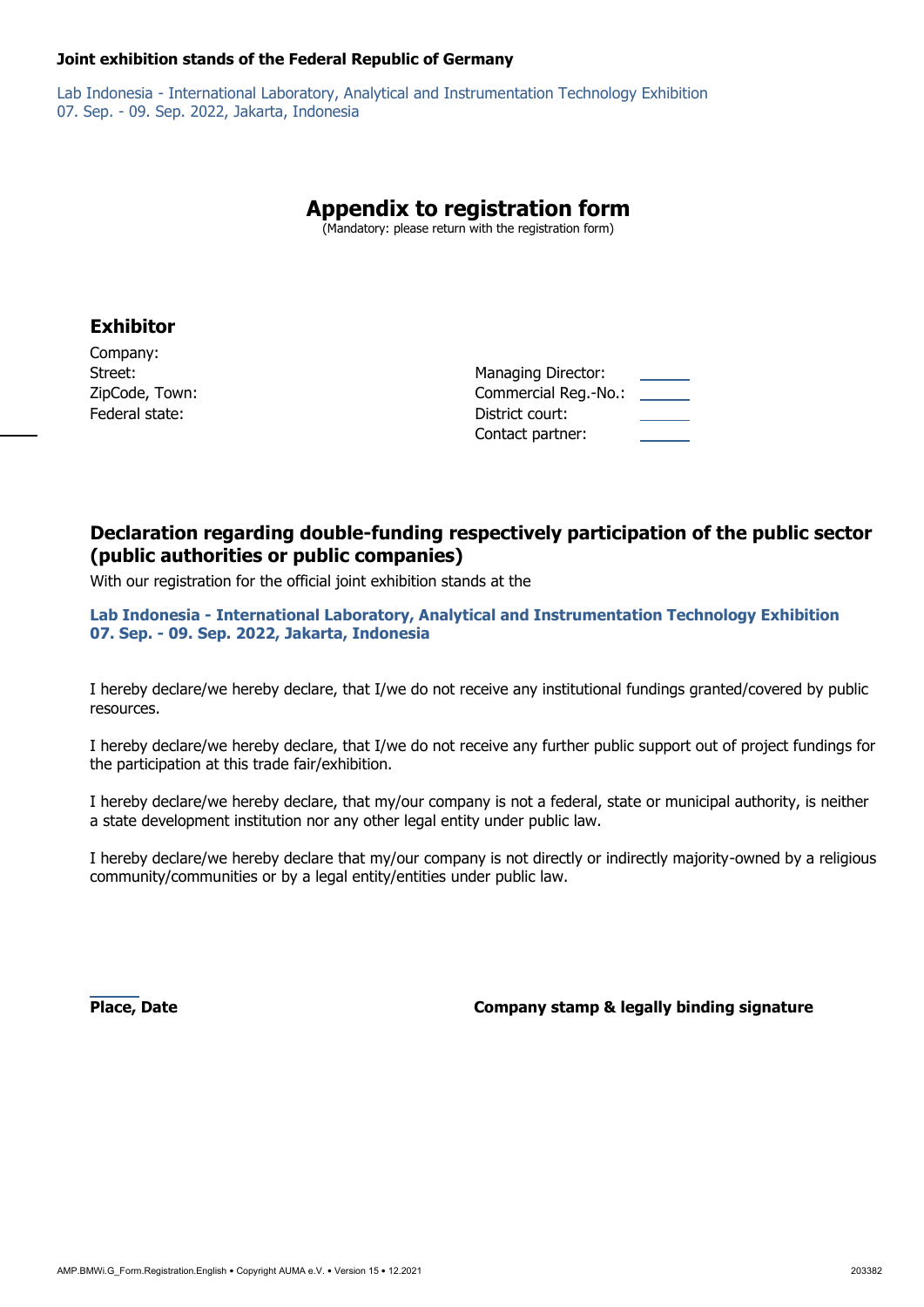## **Joint exhibition stands of the Federal Republic of Germany**

Lab Indonesia - International Laboratory, Analytical and Instrumentation Technology Exhibition 07. Sep. - 09. Sep. 2022, Jakarta, Indonesia

# <span id="page-3-4"></span>**Alternative address for invoices**

## **Exhibitor**

Company: Street: ZipCode, Town: Federal state:

## **Exhibition**

**Lab Indonesia - International Laboratory, Analytical and Instrumentation Technology Exhibition 07. Sep. - 09. Sep. 2022, Jakarta, Indonesia**

## **Alternative address for invoices**

<span id="page-3-10"></span><span id="page-3-9"></span><span id="page-3-8"></span><span id="page-3-7"></span><span id="page-3-6"></span><span id="page-3-5"></span><span id="page-3-3"></span><span id="page-3-2"></span><span id="page-3-1"></span><span id="page-3-0"></span>

| Company:         |         |  |
|------------------|---------|--|
| Address:         |         |  |
| ZipCode:         |         |  |
| Postbox:         | Name:   |  |
| Postbox ZipCode: | Phone:  |  |
| Town:            | Fax:    |  |
| Country:         | E-Mail: |  |

**Place, Date Company stamp & legally binding signature**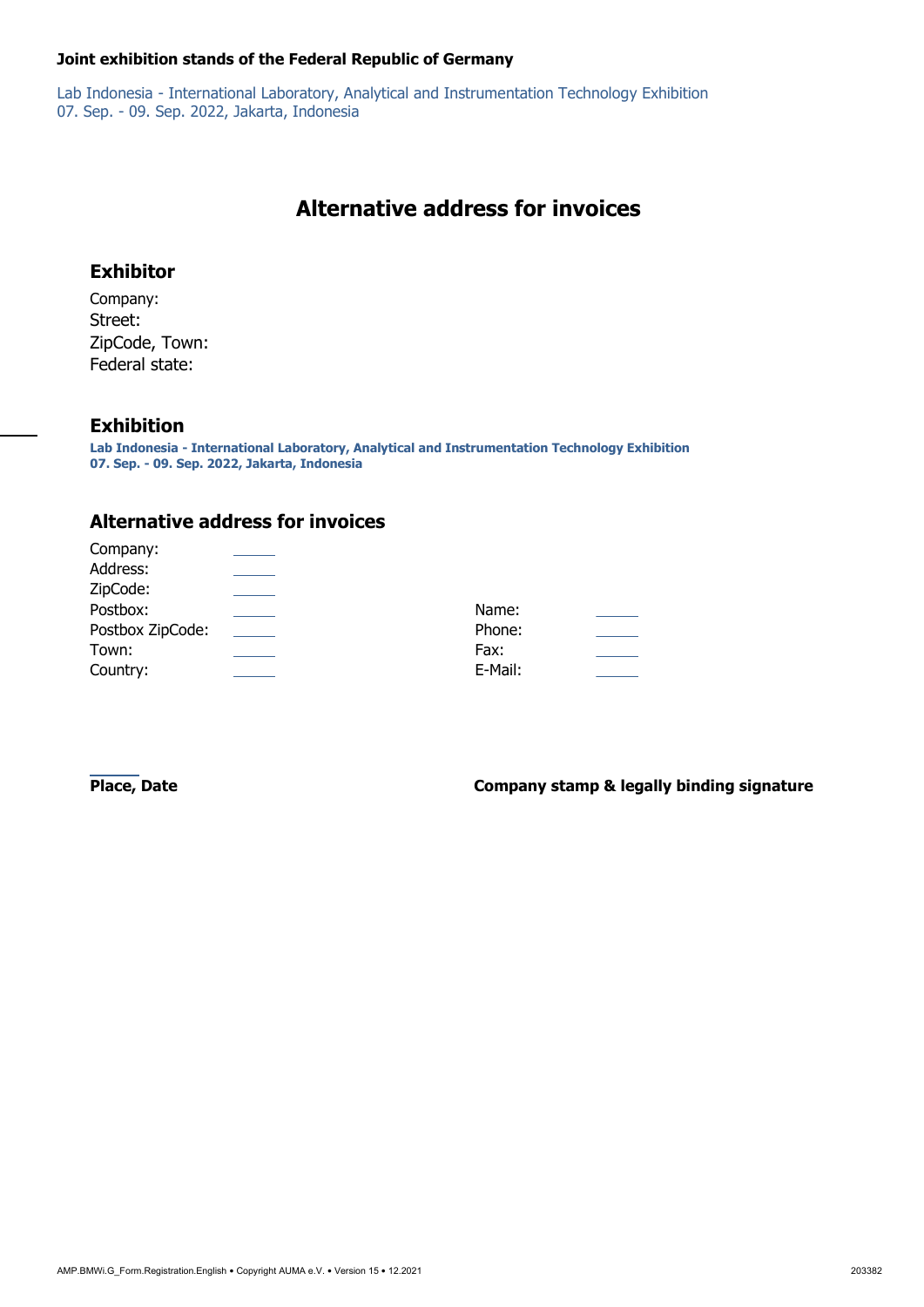## **Joint exhibition stands of the Federal Republic of Germany Firmengemeinschaftsausstellung der Bundesrepublik Deutschland**

Lab Indonesia - International Laboratory, Analytical and Instrumentation Technology Exhibition 07. Sep. - 09. Sep. 2022, Jakarta, Indonesia



**Organiser In cooperation with**



**Realisation and exhibition management Durchführung / Ausstellungsleitung IEC Inter Expo Consult GmbH** http://www.iecberlin.de Phone: +49 30 283939-0

**Federal Ministry** for Economic Affairs

and Climate Action

**Project manager: Matthias Bröde** broede@iecberlin.de Phone: +49 30 283939-14 Fax: +49 30 283939-28



**Confirmation of assumption of costs regarding the above mentioned joint exhibition stands Kostenübernahmeerklärung zur oben genannten Firmengemeinschaftsausstellung**

### **1. Exhibitor / Aussteller**

EMCLAB GmbH Kulturstr. 55 47055 Duisburg

Germany

|    | Company/Firma:<br>Street/Straße:<br>ZipCode, Town/PLZ, Ort:<br>Federal State/Bundesland:                                                                                                                                                                                                                                                   | ID No./Ident-Nr.:<br><b>Order No./Auftrags-Nr.:</b>                                                                                                                                                                                                                                                                                                                                                        |
|----|--------------------------------------------------------------------------------------------------------------------------------------------------------------------------------------------------------------------------------------------------------------------------------------------------------------------------------------------|------------------------------------------------------------------------------------------------------------------------------------------------------------------------------------------------------------------------------------------------------------------------------------------------------------------------------------------------------------------------------------------------------------|
|    | We request you to enforce your claims resulting from our<br>applications for the above event and from our participation in the<br>said event against the debitor stated under 2, who is jointly and<br>severally liable. We are aware that we will be released from our<br>obligation to pay only upon complete settlement of your claims. | Wir bitten, Ihre Forderungen, die aus unserer Anmeldung zur obigen<br>Veranstaltung und unserer Teilnahme an dieser entstehen, gegenüber<br>dem unter Ziff. 2 aufgeführten, gesamtschuldnerisch haftenden<br>Rechnungsempfänger geltend zu machen. Uns ist bekannt, dass wir<br>erst nach vollständigem Ausgleich der Ihnen entstehenden<br>Forderungen von unserer Verpflichtung zur Zahlung frei werden. |
|    | Ort, Datum<br><b>Place, Date</b>                                                                                                                                                                                                                                                                                                           | Firmenstempel & rechtsverbindliche Unterschrift<br>Company stamp & legally binding signature                                                                                                                                                                                                                                                                                                               |
| 2. | Debitor / Rechnungsempfänger                                                                                                                                                                                                                                                                                                               |                                                                                                                                                                                                                                                                                                                                                                                                            |
|    | Company/Firma:<br>Address/Straße:<br>ZipCode/PLZ/:                                                                                                                                                                                                                                                                                         |                                                                                                                                                                                                                                                                                                                                                                                                            |
|    | Postbox/Postfach:                                                                                                                                                                                                                                                                                                                          | Person in charge/zuständig:                                                                                                                                                                                                                                                                                                                                                                                |
|    | Postbox ZipCode/PPZ:                                                                                                                                                                                                                                                                                                                       | Phone/Telefon:                                                                                                                                                                                                                                                                                                                                                                                             |
|    | Town/Ort:                                                                                                                                                                                                                                                                                                                                  | Fax/Fax:                                                                                                                                                                                                                                                                                                                                                                                                   |
|    | Country/Land:                                                                                                                                                                                                                                                                                                                              | E-Mail/E-Mail:                                                                                                                                                                                                                                                                                                                                                                                             |
|    | I/We hereby declare that I/we by way of collateral promise assume<br>joint and several liability for all claims which arise in favour of the<br>creditor resulting from the participation or a possible cancellation<br>of participation of the company stated under 1 in the above event.                                                 | Ich/wir erkläre(n) hiermit, dass ich/wir im Wege des Schuldbeitritts<br>die gesamtschuldnerische Haftung für alle Forderungen<br>übernehme(n), die dem Gläubiger aus der Teilnahme oder einer<br>eventuellen Absage der Teilnahme des unter Ziff. 1 genannten<br>Ausstellers an der obigen Veranstaltung entstehen.                                                                                        |

**Firmenstempel & rechtsverbindliche Unterschrift Company stamp & legally binding signature**

**Ort, Datum Place, Date**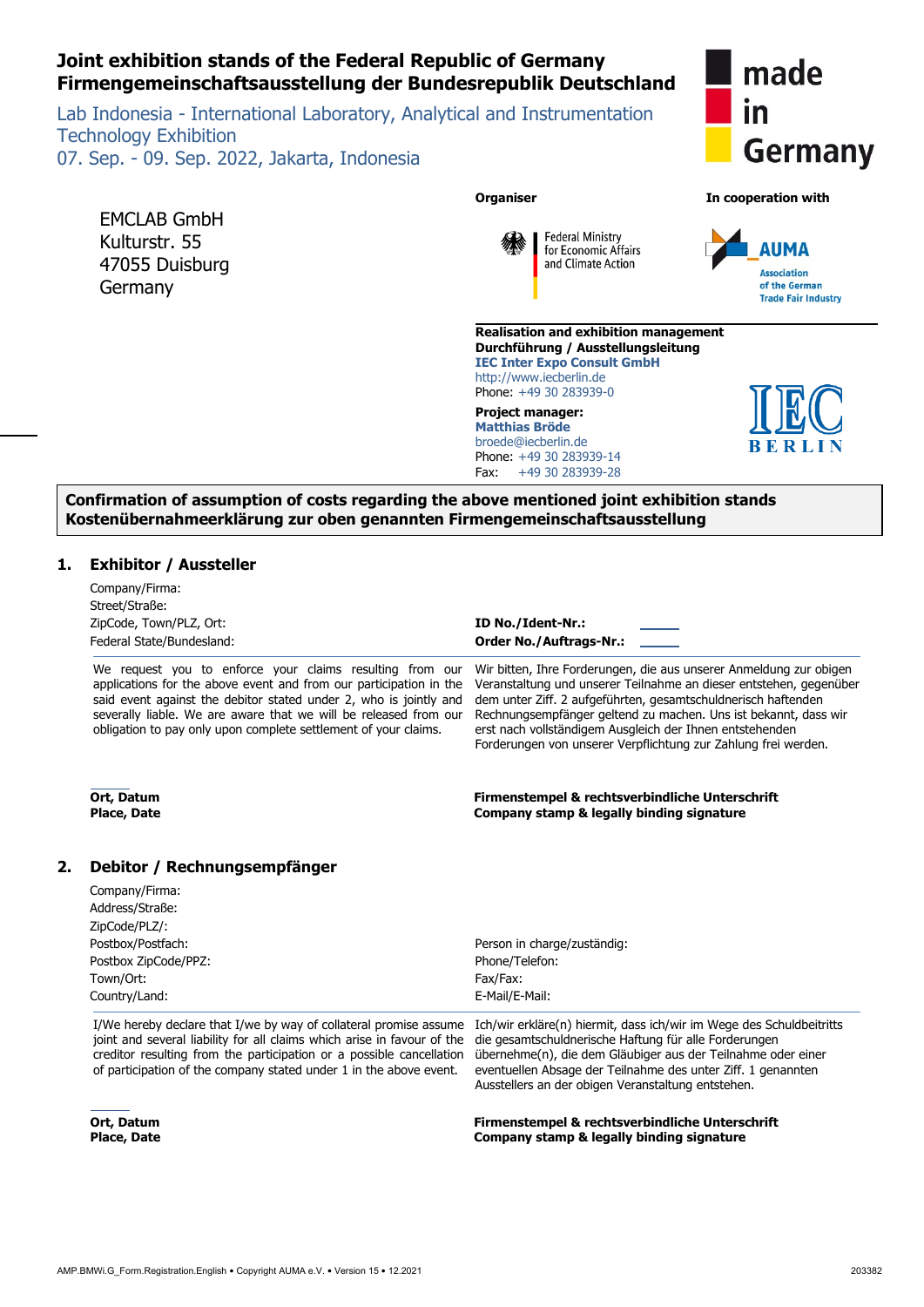## **Firmengemeinschaftsausstellung der Bundesrepublik Deutschland**

Lab Indonesia - International Laboratory, Analytical and Instrumentation Technology Exhibition 07. Sep. - 09. Sep. 2022, Jakarta, Indonesia

EMCLAB GmbH Kulturstr. 55 47055 Duisburg **Germany** 



**Veranstalter In Kooperation mit**

**Federal Ministry** for Economic Affairs and Climate Action



**Durchführung / Ausstellungsleitung (Durchführungsgesellschaft i.S.d. Allgemeinen Teilnahmebdingungen)**

**IEC Inter Expo Consult GmbH** http://www.iecberlin.de<br>Tel.: +49 30 283939-+49 30 283939-0

**Projektleiter(in): Matthias Bröde** broede@iecberlin.de Tel.: +49 30 283939-14 Fax: +49 30 283939-28

|  | <b>BERLIN</b> |  |
|--|---------------|--|

|  | Anmeldung eines Unterausstellers durch den AUSSTELLER |  |  |  |
|--|-------------------------------------------------------|--|--|--|
|  |                                                       |  |  |  |

#### **1. Aussteller / Exhibitor**

| Firma:           |                                                                                                                                             | zuständig:                                                                                                                       |  |  |  |  |  |
|------------------|---------------------------------------------------------------------------------------------------------------------------------------------|----------------------------------------------------------------------------------------------------------------------------------|--|--|--|--|--|
| Straße:          |                                                                                                                                             | Telefon:                                                                                                                         |  |  |  |  |  |
| PLZ Ort:         |                                                                                                                                             | Fax:                                                                                                                             |  |  |  |  |  |
| Bundesland:      |                                                                                                                                             | E-Mail:                                                                                                                          |  |  |  |  |  |
| 2.               | Unteraussteller / Sub-exhibitor                                                                                                             |                                                                                                                                  |  |  |  |  |  |
| Firma:           |                                                                                                                                             | zuständig:                                                                                                                       |  |  |  |  |  |
| Straße:          |                                                                                                                                             | Telefon:                                                                                                                         |  |  |  |  |  |
| PLZ Ort:         |                                                                                                                                             | Fax:                                                                                                                             |  |  |  |  |  |
| Bundesland:      |                                                                                                                                             | E-Mail:                                                                                                                          |  |  |  |  |  |
| Internet:        |                                                                                                                                             |                                                                                                                                  |  |  |  |  |  |
| 3.               | Pauschale für Unteraussteller                                                                                                               |                                                                                                                                  |  |  |  |  |  |
|                  | Die Pauschale für die Aufnahme eines Unterausstellers beträgt EUR 500,00 / Unteraussteller.                                                 |                                                                                                                                  |  |  |  |  |  |
|                  | Aufnahme in den Internetauftritt und in die Broschüre                                                                                       |                                                                                                                                  |  |  |  |  |  |
|                  | der Firmengemeinschaftsausstellung wird gewünscht                                                                                           | $\Box$ ja<br>$\Box$ nein                                                                                                         |  |  |  |  |  |
|                  | Das Formular zur Datenerfassung wird ausgefüllt vom                                                                                         | $\Box$ Hauptaussteller<br>$\Box$ Unteraussteller                                                                                 |  |  |  |  |  |
|                  | Nach Erhalt der unterzeichneten Mitausstelleranmeldung wird dem Aussteller das Formular zur Datenerfassung<br>wie oben angegeben zugesandt. |                                                                                                                                  |  |  |  |  |  |
| 4.<br>· entfällt |                                                                                                                                             | Zusätzliche obligatorische Gebühren des Veranstalters der Messe für Unteraussteller                                              |  |  |  |  |  |
| 5.               | Ausstellungsgüter (Unteraussteller)                                                                                                         | Abmessungen/Dimension<br>Gewicht/Weight                                                                                          |  |  |  |  |  |
|                  |                                                                                                                                             |                                                                                                                                  |  |  |  |  |  |
|                  |                                                                                                                                             |                                                                                                                                  |  |  |  |  |  |
|                  |                                                                                                                                             |                                                                                                                                  |  |  |  |  |  |
| 6.               | Anerkennung der Teilnahmebedingungen                                                                                                        |                                                                                                                                  |  |  |  |  |  |
|                  | Bundes an Messen und Ausstellungen im Ausland anerkennen.                                                                                   | Ich/Wir bestätigen hiermit rechtsverbindlich, dass wir die Allgemeinen und Besonderen Teilnahmebedingungen für Beteiligungen des |  |  |  |  |  |
| Ort, Datum       |                                                                                                                                             | <b>Firmenstempel und Unterschrift des Unterausstellers</b>                                                                       |  |  |  |  |  |
| Ort, Datum       |                                                                                                                                             | <b>Firmenstempel und Unterschrift des Ausstellers</b>                                                                            |  |  |  |  |  |